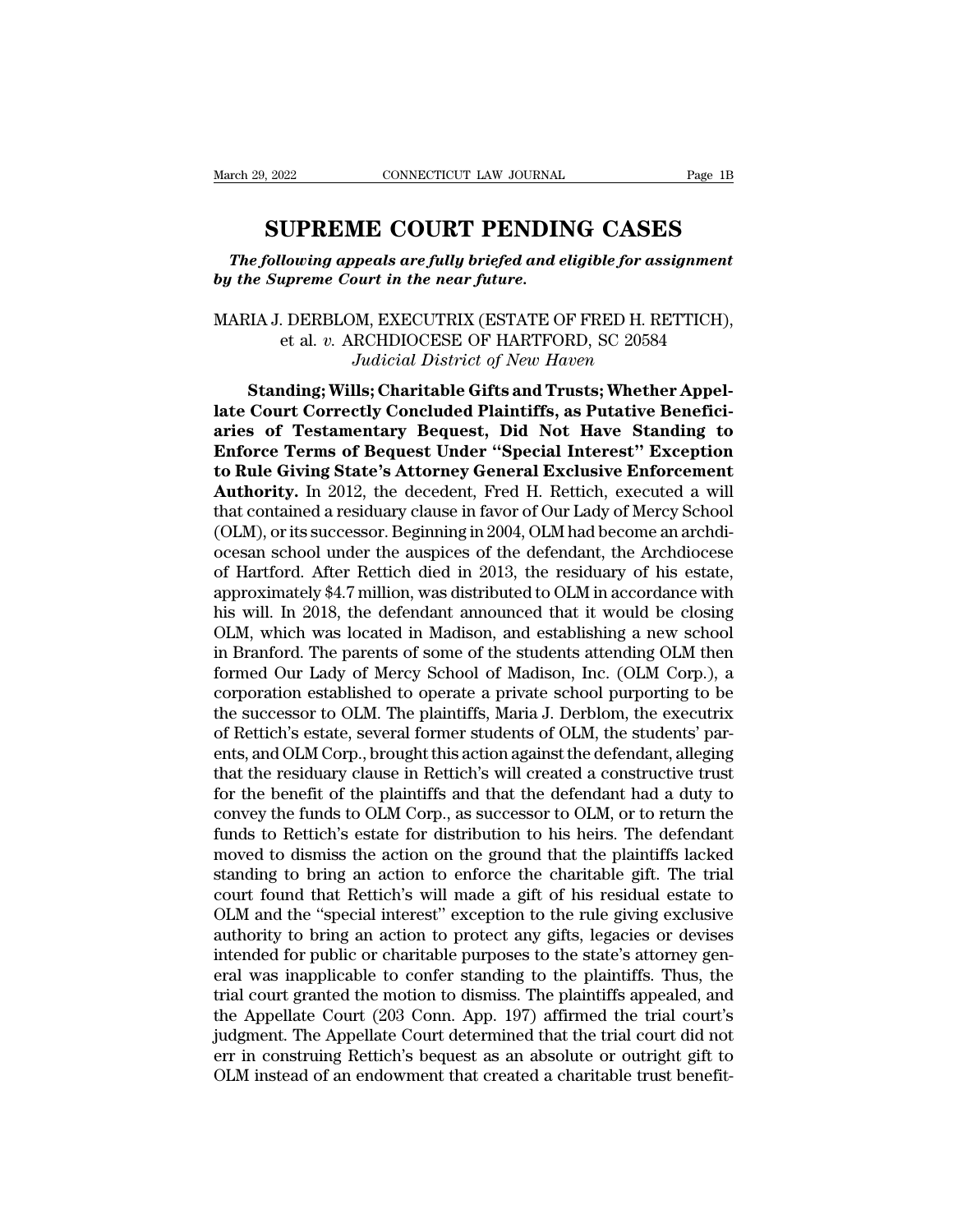Example 28 CONNECTICUT LAW JOURNAL March 29, 2022<br>ting the plaintiffs. The Appellate Court also determined that the "spe-<br>cial interest" exception has been applied narrowly only in cases involv-<br>ing charitable trusts, not Page 2B<br>
connecticut LAW JOURNAL<br>
ting the plaintiffs. The Appellate Court also determined that the "spe-<br>
cial interest" exception has been applied narrowly only in cases involv-<br>
ing charitable trusts, not charitable gif Page 2B CONNECTICUT LAW JOURNAL March 29, 2022<br>
ting the plaintiffs. The Appellate Court also determined that the "spe-<br>
cial interest" exception has been applied narrowly only in cases involv-<br>
ing charitable trusts, not Page 2B<br>
connecticut LAW JOURNAL<br>
ting the plaintiffs. The Appellate Court also determined that the "spe-<br>
cial interest" exception has been applied narrowly only in cases involv-<br>
ing charitable trusts, not charitable gif ting the plaintiffs. The Appellate Court also determined that the "special interest" exception has been applied narrowly only in cases involving charitable trusts, not charitable gifts and, because the court had determined ting the plaintiffs. The Appellate Court also determined that the "special interest" exception has been applied narrowly only in cases involving charitable trusts, not charitable gifts and, because the court had determined ting the plaintiffs. The Appellate Court also determined that the "special interest" exception has been applied narrowly only in cases involving charitable trusts, not charitable gifts and, because the court had determined cial interest" exception has been applied narrowly only in cases involving charitable trusts, not charitable gifts and, because the court had determined that Rettich's bequest constituted an outright gift, it concluded tha ing charitable trusts, not charitable gifts and, because the court had<br>determined that Rettich's bequest constituted an outright gift, it con-<br>cluded that the "special interest" exception was inapplicable to confer<br>standin determined that Rettich's bequest constituted an outright gift, it concluded that the "special interest" exception was inapplicable to confer standing to the plaintiffs and affirmed the judgment of dismissal. The plaintiff cluded that the "special interest" exception was inapplicable to confer standing to the plaintiffs and affirmed the judgment of dismissal. The plaintiffs were granted certification to appeal and the Supreme Court will deci standing to the plaintiffs and affire<br>plaintiffs were granted certificatientiffs were granted certificatient<br>will decide whether the Appellat<br>plaintiffs, as putative beneficiarient<br>have standing to enforce the term<br>interes putative beneficiaries of a testamentary bequest, did nc<br>g to enforce the terms of that bequest under the "special<br>eption to the rule giving the state's attorney general excluent<br>ment authority.<br>TIM DUNN *v*. NORTHEAST HEL FLIGHT SERVICES, L.L.C., SC 20626

## *Judicial Districts attorney gene*<br> *Judicial District of Tolland*<br> *Judicial District of Tolland*<br> *Phether Appellate Court Correctly Co*

TIM DUNN v. NORTHEAST HELICOPTERS<br>
FLIGHT SERVICES, L.L.C., SC 20626<br> *Judicial District of Tolland*<br> **Employment; Whether Appellate Court Correctly Concluded**<br> **Employment; Whether Appellate Court Correctly Concluded**<br> **E** TIM DUNN *v.* NORTHEAST HELICOPTERS<br>
FLIGHT SERVICES, L.L.C., SC 20626<br> *Judicial District of Tolland*<br> **Employment; Whether Appellate Court Correctly Concluded**<br> **That General Statutes § 31-73 (b), Which Prohibits Employe** TIM DUNN v. NORTHEAST HELICOPTERS<br>
FLIGHT SERVICES, L.L.C., SC 20626<br>
Judicial District of Tolland<br> **Employment**; Whether Appellate Court Correctly Concluded<br> **That General Statutes § 31-73 (b), Which Prohibits Employers**<br> FLIGHT SERVICES, L.L.C., SC 20626<br> *Judicial District of Tolland*<br> **Employment; Whether Appellate Court Correctly Concluded**<br> **That General Statutes § 31-73 (b), Which Prohibits Employers**<br> **From Demanding Money From Emplo** *THERT SERVICES, EERS, SC 20020*<br>*Judicial District of Tolland*<br>**That General Statutes § 31-73 (b), Which Prohibits Employers<br>From Demanding Money From Employees as Condition of Con-<br>tinued Employment, Was Inapplicable to church Propellate Court Correctly Concluded**<br>That General Statutes § 31-73 (b), Which Prohibits Employers<br>From Demanding Money From Employees as Condition of Con-<br>tinued Employment, Was Inapplicable to Plaintiff's Wrongfu Employment; Whether Appellate Court Correctly Concluded<br>That General Statutes § 31-73 (b), Which Prohibits Employers<br>From Demanding Money From Employees as Condition of Con-<br>tinued Employment, Was Inapplicable to Plaintiff That General Statutes § 31-73 (b), Which Prohibits Employers<br>From Demanding Money From Employees as Condition of Con-<br>tinued Employment, Was Inapplicable to Plaintiff's Wrongful<br>Termination Action; Whether Appellate Court From Demanding Money From Employees as Condition of Continued Employment, Was Inapplicable to Plaintiff's Wrongful<br>Termination Action; Whether Appellate Court Correctly Concluded That Evidence Presented at Summary Judgment tinued Employment, Was Inapplicable to Plaintiff's Wrongful<br>Termination Action; Whether Appellate Court Correctly Con-<br>cluded That Evidence Presented at Summary Judgment Failed<br>to Show That Defendant Violated Public Policy **Termination Action; Whether Appellate Court Correctly Con-**<br>cluded That Evidence Presented at Summary Judgment Failed<br>to Show That Defendant Violated Public Policy Contained in<br>§ 31-73 (b). The defendant operates a helico cluded That Evidence Presented at Summary Judgment Failed<br>to Show That Defendant Violated Public Policy Contained in<br>§ 31-73 (b). The defendant operates a helicopter flight training school,<br>and the plaintiff was employed b to Show That Defendant Violated Public Policy Contained in § 31-73 (b). The defendant operates a helicopter flight training school, and the plaintiff was employed by the defendant as its chief flight instructor. While empl  $\S$  31-73 (b). The defendant operates a helicopter flight training school,<br>and the plaintiff was employed by the defendant as its chief flight<br>instructor. While employed by the defendant, the plaintiff sought to<br>start his and the plaintiff was employed by the defendant as its chief flight<br>instructor. While employed by the defendant, the plaintiff sought to<br>start his own flight examination business. The plaintiff was terminated<br>from his empl instructor. While employed by the defendant, the plaintiff sought to<br>start his own flight examination business. The plaintiff was terminated<br>from his employment after he informed John Boulette, the defendant's<br>owner, that start his own flight examination business. The plaintiff was terminated<br>from his employment after he informed John Boulette, the defendant's<br>owner, that he wanted to keep his employment with the defendant<br>and his new flig from his employment after he informed John Boulette, the defendant's<br>owner, that he wanted to keep his employment with the defendant<br>and his new flight examination business separate so that he could<br>retain all exam fees. T owner, that he wanted to keep his employment with the defendant<br>and his new flight examination business separate so that he could<br>retain all exam fees. The plaintiff brought this action, claiming that<br>the termination of hi and his new flight examination business separate so that he could<br>retain all exam fees. The plaintiff brought this action, claiming that<br>the termination of his employment was unlawful because the defendant<br>had demanded 50 retain all exam fees. The plaintiff brought this action, claiming that<br>the termination of his employment was unlawful because the defendant<br>had demanded 50 percent of any future proceeds from his flight exami-<br>nation busin the termination of his employment was unlawful because the defendant<br>had demanded 50 percent of any future proceeds from his flight exami-<br>nation business as a condition of his continued at-will employment in<br>violation of had demanded 50 percent of any future proceeds from his flight examination business as a condition of his continued at-will employment in violation of the public policy underlying General Statues § 31-73 (b). That statute nation business as a condition of his continued at-will employment in violation of the public policy underlying General Statues  $\S 31-73$  (b). That statute prohibits employers from coercing an employee to refund wages or violation of the public policy underlying General Statues § 31-73 (b).<br>That statute prohibits employers from coercing an employee to refund<br>wages or related sums of money to the employer, or from withholding<br>wages due and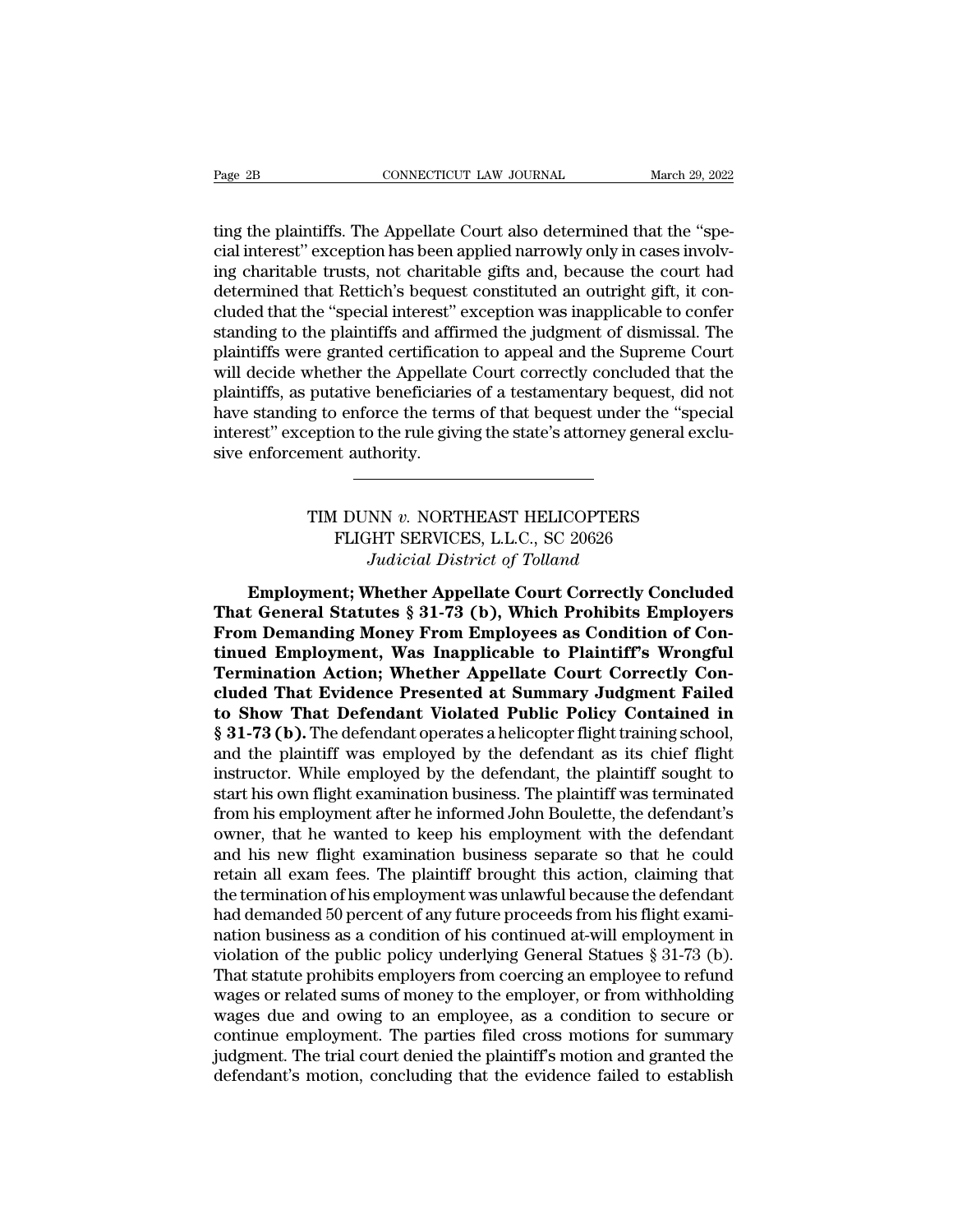March 29, 2022<br>  $\hbox{COMNETICUT LAW JOURNAL}$ <br>  $\hbox{Page 3B}$ <br>
that the defendant violated the public policy underlying § 31-73 (b). The<br>
plaintiff appealed. The Appellate Court (206 Conn. App. 412) affirmed,<br>
concluding that  $\frac{8}{31}$ , March 29, 2022 CONNECTICUT LAW JOURNAL Page 3B<br>
that the defendant violated the public policy underlying § 31-73 (b). The<br>
plaintiff appealed. The Appellate Court (206 Conn. App. 412) affirmed,<br>
concluding that § 31-73 (b March 29, 2022 CONNECTICUT LAW JOURNAL Page 3B<br>
that the defendant violated the public policy underlying § 31-73 (b). The<br>
plaintiff appealed. The Appellate Court (206 Conn. App. 412) affirmed,<br>
concluding that § 31-73 (b March 29, 2022 CONNECTICUT LAW JOURNAL Page 3B<br>
that the defendant violated the public policy underlying  $\S 31-73$  (b). The<br>
plaintiff appealed. The Appellate Court (206 Conn. App. 412) affirmed,<br>
concluding that  $\S 31-73$ that the defendant violated the public policy underlying  $\S$  31-73 (b). The plaintiff appealed. The Appellate Court (206 Conn. App. 412) affirmed, concluding that  $\S$  31-73 (b) was not applicable here because any request that the defendant violated the public policy underlying  $\S$  31-73 (b). The plaintiff appealed. The Appellate Court (206 Conn. App. 412) affirmed, concluding that  $\S$  31-73 (b) was not applicable here because any request that the defendant violated the public policy underlying § 31-73 (b). The plaintiff appealed. The Appellate Court (206 Conn. App. 412) affirmed, concluding that § 31-73 (b) was not applicable here because any request or d plaintiff appealed. The Appellate Court (206 Conn. App. 412) affirmed,<br>concluding that § 31-73 (b) was not applicable here because any request<br>or demand of money made by Boulette concerned funds that could<br>not reasonably b concluding that § 31-73 (b) was not applicable here because any request<br>or demand of money made by Boulette concerned funds that could<br>not reasonably be attributed to the existing employment relationship<br>but rather involve or demand of money made by Boulette concerned funds that could<br>not reasonably be attributed to the existing employment relationship<br>but rather involved negotiations related to a separate, albeit related,<br>future business ve not reasonably be attributed to the existing employment relationship<br>but rather involved negotiations related to a separate, albeit related,<br>future business venture between the parties. In support of its ruling,<br>the court but rather involved negotiations related to a separate, albeit related,<br>future business venture between the parties. In support of its ruling,<br>the court added that an employer that discharges an at-will employee<br>has not vi future business venture between the parties. In support of its ruling,<br>the court added that an employer that discharges an at-will employee<br>has not violated § 31-73 (b) or any public policy contained therein that<br>should su the court added that an employer that discharges an at-will employee<br>has not violated  $\S 31-73$  (b) or any public policy contained therein that<br>should subject the employer to a claim of wrongful termination where<br>the empl has not violated § 31-73 (b) or any public policy contained therein that<br>should subject the employer to a claim of wrongful termination where<br>the employment at-will doctrine permits an employer to discharge<br>an employee fo should subject the employer to a claim of wrongful termination where<br>the employment at-will doctrine permits an employer to discharge<br>an employee for any reason, including anger or resentment over an<br>employee's refusal of the employment at-will doctrine permits an employer to discharge<br>an employee for any reason, including anger or resentment over an<br>employee's refusal of a business proposal. Alternatively, even if § 31-<br>73 (b) were applica an employee for any reason, including anger or resentment over an employee's refusal of a business proposal. Alternatively, even if  $\S 31-73$  (b) were applicable as a matter of law, the court determined that the plaintiff employee's refusal of a business proposal. Alternatively, even if § 31-<br>73 (b) were applicable as a matter of law, the court determined that<br>the plaintiff still could not prevail because he failed to present evidence<br>to ra 73 (b) were applicable as a matter of law, the court determined that<br>the plaintiff still could not prevail because he failed to present evidence<br>to raise a genuine issue of material fact that Boulette had ever condi-<br>tion the plaintiff still could not prevail because he failed to present evidence<br>to raise a genuine issue of material fact that Boulette had ever condi-<br>tioned his continued employment on acceptance of the fee sharing<br>offer. Th to raise a genuine issue of material fact that Boulette had ever conditioned his continued employment on acceptance of the fee sharing offer. The plaintiff was granted certification to appeal, and the Supreme Court will de tioned his continued employment on acceptance of the fee sharing<br>offer. The plaintiff was granted certification to appeal, and the Supreme<br>Court will decide whether the Appellate Court correctly concluded<br>that the public p offer. The plaintiff was granted certification to appeal, and the Supreme<br>Court will decide whether the Appellate Court correctly concluded<br>that the public policy contained in § 31-73 (b) is inapplicable to the<br>facts of t Court will decide whether the Appellate Court correctly concluded<br>that the public policy contained in § 31-73 (b) is inapplicable to the<br>facts of this case and, as a matter of law, cannot form the basis for a<br>common-law w that the public policy contained in § 31-73 (b) is inapplicable to the facts of this case and, as a matter of law, cannot form the basis for a common-law wrongful termination action. Alternatively, if § 31-73 (b) is found facts of this<br>common-lav<br>is found to<br>the Appellat<br>at the sumn<br>that the defe<br>73 (b). the Appellate Court correctly concluded that the evidence presented<br>at the summary judgment stage failed to support the plaintiff's claim<br>that the defendant actually violated the public policy contained in § 31-<br>73 (b).<br><br>C

## Not the plaintiff's claim of endant actually violated the public policy contained in § 31-<br>DOM ALLIANCE, LLC, et al.  $v$ . STATE OF CONNECTICUT<br>DEPARTMENT OF EDUCATION et al., SC 20627<br>Judicial District of Hartford retually violated the public policy contained<br> *Judicial District of Hartford*<br> *Judicial District of Hartford*<br> *Powers*; General Statutes § 28-9; Ci **SEPARTMENT OF EDUCATION et al., SC 20627**<br> *Separation of Powers; General Statutes § 28-9; Civil Pre-*<br> *Separation of Powers; General Statutes § 28-9; Civil Pre-*<br> *Separation of Powers; General Statutes § 28-9; Civil Pr*

CT FREEDOM ALLIANCE, LLC, et al. *v.* STATE OF CONNECTICUT<br>DEPARTMENT OF EDUCATION et al., SC 20627<br>*Judicial District of Hartford*<br>**Separation of Powers; General Statutes § 28-9; Civil Pre-<br>paredness Emergency; Whether Go** CT FREEDOM ALLIANCE, LLC, et al. v. STATE OF CONNECTICUT<br>DEPARTMENT OF EDUCATION et al., SC 20627<br>Judicial District of Hartford<br>**Separation of Powers; General Statutes § 28-9; Civil Pre-**<br>**paredness Emergency; Whether Gove** DEPARTMENT OF EDUCATION et al., SC 20627<br>Judicial District of Hartford<br>Separation of Powers; General Statutes § 28-9; Civil Pre-<br>paredness Emergency; Whether Governor's Emergency Author-<br>ity Under § 28-9 May be Extended fo *Audicial District of Hartford*<br>*Judicial District of Hartford*<br>**Separation of Powers; General Statutes § 28-9; Civil Pre-<br>paredness Emergency; Whether Governor's Emergency Author-<br>ity Under § 28-9 May be Extended for Long Separation of Powers; General Statutes § 28-9; Civil Pre-**<br>paredness Emergency; Whether Governor's Emergency Author-<br>ity Under § 28-9 May be Extended for Longer than Six Months;<br>Whether Special Acts Ratifying Prior Emerge Separation of Powers; General Statutes § 28-9; Civil Pre-<br>paredness Emergency; Whether Governor's Emergency Author-<br>ity Under § 28-9 May be Extended for Longer than Six Months;<br>Whether Special Acts Ratifying Prior Emergenc paredness Emergency; Whether Governor's Emergency Authority Under § 28-9 May be Extended for Longer than Six Months;<br>Whether Special Acts Ratifying Prior Emergency Declarations<br>and Permitting Extensions Rendered Claim Moot ity Under § 28-9 May be Extended for Longer than Six Months;<br>Whether Special Acts Ratifying Prior Emergency Declarations<br>and Permitting Extensions Rendered Claim Moot; Whether Pub-<br>lic School Mask Mandate Violates State Co Whether Special Acts Ratifying Prior Emergency Declarations<br>and Permitting Extensions Rendered Claim Moot; Whether Pub-<br>lic School Mask Mandate Violates State Constitutional Right<br>to Free Public Education. In March, 2020,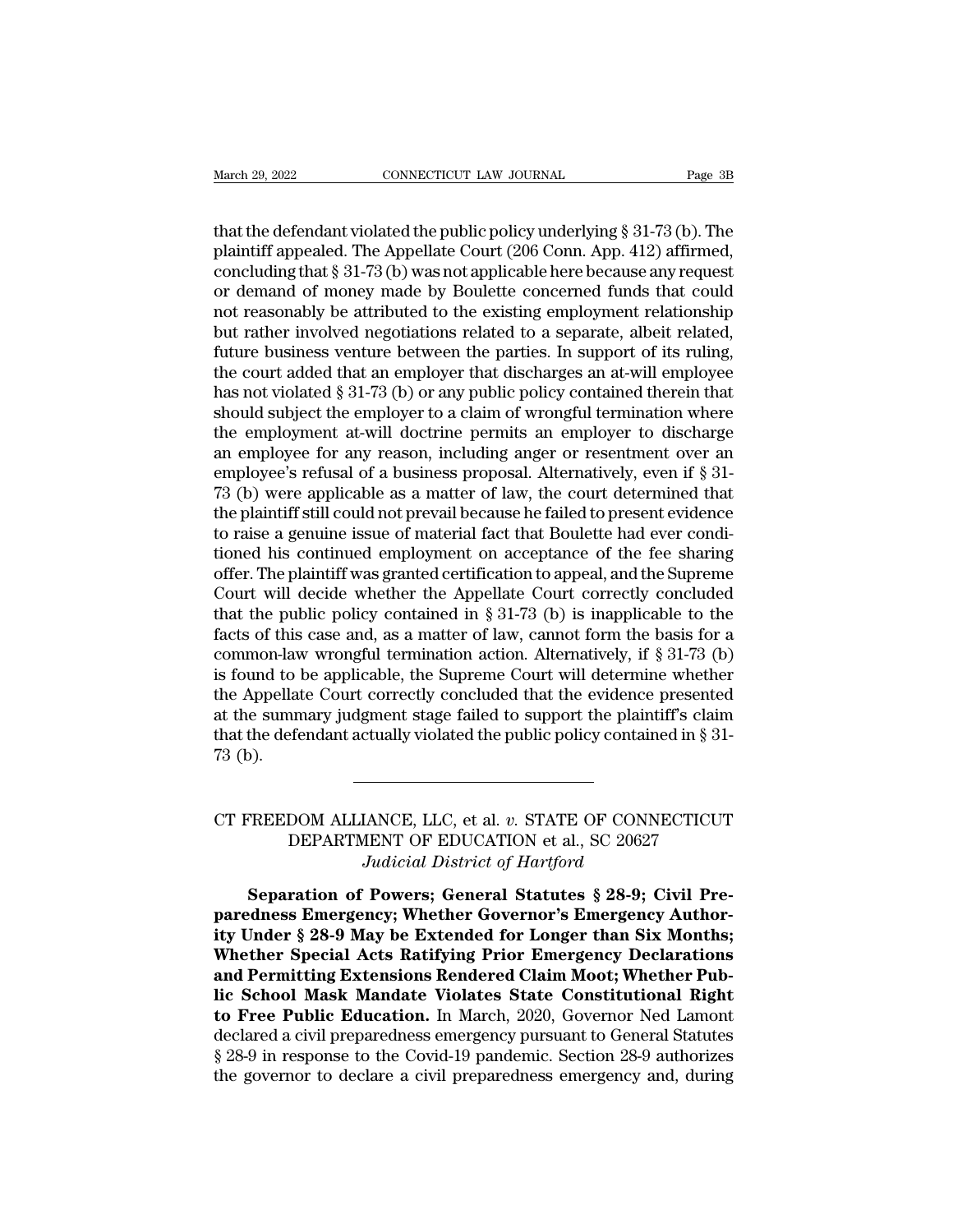Page 4B<br>
CONNECTICUT LAW JOURNAL<br>
it, to modify or suspend for six months any state law that conflicts<br>
with the efficient and expeditious execution of civil preparedness<br>
functions In June 2000, the state Department of Ed Page 4B<br>
CONNECTICUT LAW JOURNAL<br>
it, to modify or suspend for six months any state law that conflicts<br>
with the efficient and expeditious execution of civil preparedness<br>
functions. In June, 2020, the state Department of Fage 4B<br>
CONNECTICUT LAW JOURNAL<br>
it, to modify or suspend for six months any state law that conflicts<br>
with the efficient and expeditious execution of civil preparedness<br>
functions. In June, 2020, the state Department of Page 4B<br>
connecticut LAW JOURNAL<br>
it, to modify or suspend for six months any state law that conflicts<br>
with the efficient and expeditious execution of civil preparedness<br>
functions. In June, 2020, the state Department of it, to modify or suspend for six months any state law that conflicts<br>with the efficient and expeditious execution of civil preparedness<br>functions. In June, 2020, the state Department of Education issued a<br>publication provi it, to modify or suspend for six months any state law that conflicts<br>with the efficient and expeditious execution of civil preparedness<br>functions. In June, 2020, the state Department of Education issued a<br>publication provi It, to modify or suspend for six months any state law that conflicts<br>with the efficient and expeditious execution of civil preparedness<br>functions. In June, 2020, the state Department of Education issued a<br>publication provi with the efficient and expeditious execution of civil preparedness<br>functions. In June, 2020, the state Department of Education issued a<br>publication providing guidance for the safe reopening of schools that<br>required childre runctions. In June, 2020, the state Department or Education issued a<br>publication providing guidance for the safe reopening of schools that<br>required children to wear masks in public school buildings. In Septem-<br>ber, 2020, t publication providing guidance for the safe reopening of schools that<br>required children to wear masks in public school buildings. In Septem-<br>ber, 2020, the governor subsequently issued an executive order (EO9)<br>authorizing required children to wear masks in public school buildings. In September, 2020, the governor subsequently issued an executive order (EO9) authorizing the department to issue binding guidance concerning mask wearing in publ ber, 2020, the governor subsequently issued an executive order (EO9)<br>authorizing the department to issue binding guidance concerning mask<br>wearing in public schools. EO9 also provided that any mask mandate<br>by the department authorizing the department to issue binding guidance concerning mask<br>wearing in public schools. EO9 also provided that any mask mandate<br>by the department, including that previously issued, was not a regula-<br>tion for purpos wearing in public schools. EO9 also provided that any mask mandate<br>by the department, including that previously issued, was not a regula-<br>tion for purposes of the Uniform Administrative Procedures Act (UAPA).<br>The governor by the department, including that previously issued, was not a regulation for purposes of the Uniform Administrative Procedures Act (UAPA). The governor renewed his emergency declaration and extended EO9 multiple times. Th tion for purposes of the Uniform Administrative Procedures Act (UAPA).<br>The governor renewed his emergency declaration and extended EO9<br>multiple times. The plaintiffs, the CT Freedom Alliance, LLC, and<br>individual parents wi The governor renewed his emergency declaration and extended EO9<br>multiple times. The plaintiffs, the CT Freedom Alliance, LLC, and<br>individual parents with children in public schools, brought this action<br>claiming that the ma multiple times. The plaintiffs, the CT Freedom Alliance, LLC, and<br>individual parents with children in public schools, brought this action<br>claiming that the mask mandate is invalid because it was issued in<br>violation of UAPA maryiaual parents with children in public schools, brought this action<br>claiming that the mask mandate is invalid because it was issued in<br>violation of UAPA procedures for an administrative agency to enact<br>an emergency regu claiming that the mask mandate is invalid because it was issued in<br>violation of UAPA procedures for an administrative agency to enact<br>an emergency regulation and because the governor did not have the<br>authority to retroacti violation of UAPA procedures for an administrative agency to enact<br>an emergency regulation and because the governor did not have the<br>authority to retroactively validate the department's action by executive<br>order. The plain an emergency regulation and because the governor did not have the<br>authority to retroactively validate the department's action by executive<br>order. The plaintiffs also claimed that the governor's exercise of his<br>authority un authority to retroactively validate the department s action by executive<br>order. The plaintiffs also claimed that the governor's exercise of his<br>authority under § 28-9 violated the separation of powers provision of<br>our stat order. The plaintiffs also claimed that the governor's exercise of his<br>authority under § 28-9 violated the separation of powers provision of<br>our state constitution. The trial court rendered summary judgment in<br>favor of the authority under § 28-9 violated the separation of powers provision of<br>our state constitution. The trial court rendered summary judgment in<br>favor of the defendants, finding that the plaintiffs' claims had been<br>rendered moot our state constitution. The trial court rendered summary judgment in<br>favor of the defendants, finding that the plaintiffs' claims had been<br>rendered moot by certain Special Acts enacted by the General Assem-<br>bly in 2021 tha ravor or the derendants, maing that the plaintins claims had been<br>rendered moot by certain Special Acts enacted by the General Assem-<br>bly in 2021 that ratified the governor's prior emergency declarations<br>and authorized him rendered moot by certain special Acts enacted by the General Assem-<br>bly in 2021 that ratified the governor's prior emergency declarations<br>and authorized him to extend them if he received legislative approval.<br>The plaintiff by in 2021 that ratined the governor's prior emergency declarations<br>and authorized him to extend them if he received legislative approval.<br>The plaintiffs appealed to the Appellate Court, and the Supreme Court<br>transferred t and authorized nim to extend them if ne received legislative approval.<br>The plaintiffs appealed to the Appellate Court, and the Supreme Court<br>transferred the appeal to itself. The plaintiffs allege on appeal that<br>their clai The plaintins appealed to the Appenate Court, and the supreme Court<br>transferred the appeal to itself. The plaintiffs allege on appeal that<br>their claims are not moot because the Special Acts could not properly<br>serve as vali transferred the appear to tisel. The plaintiffs allege on appear that<br>their claims are not moot because the Special Acts could not properly<br>serve as validating acts ratifying the governor's prior actions or, alterna-<br>tivel their claims are not moot because the special Acts could not properly<br>serve as validating acts ratifying the governor's prior actions or, alterna-<br>tively, because the capable of repetition yet evading review exception<br>to t serve as vandating acts ratifying the governor sprior actions or, alternatively, because the capable of repetition yet evading review exception<br>to the mootness doctrine applies. The plaintiffs then allege that § 28-<br>9 does tively, because the capable of repetition yet evading review exception<br>to the mootness doctrine applies. The plaintiffs then allege that § 28-<br>9 does not permit the governor to exercise his emergency authority<br>for longer t found that they failed to produce sufficient evidence that the masks cause<br>produce sufficient of its legislative power to the governor for a prolonged<br>delegation of its legislative power to the governor for a prolonged<br>per by does not permit the governor to exercise his emergency attincity<br>for longer than six months and that the General Assembly's repeated<br>delegation of its legislative power to the governor for a prolonged<br>period of time vio for longer than six months and that the General Assembly's repeated<br>delegation of its legislative power to the governor for a prolonged<br>period of time violated the separation of powers enshrined in our state<br>constitution. delegation of its legislative power to the governor for a proto<br>period of time violated the separation of powers enshrined in our<br>constitution. The plaintiffs also allege that the trial court improj<br>found that they failed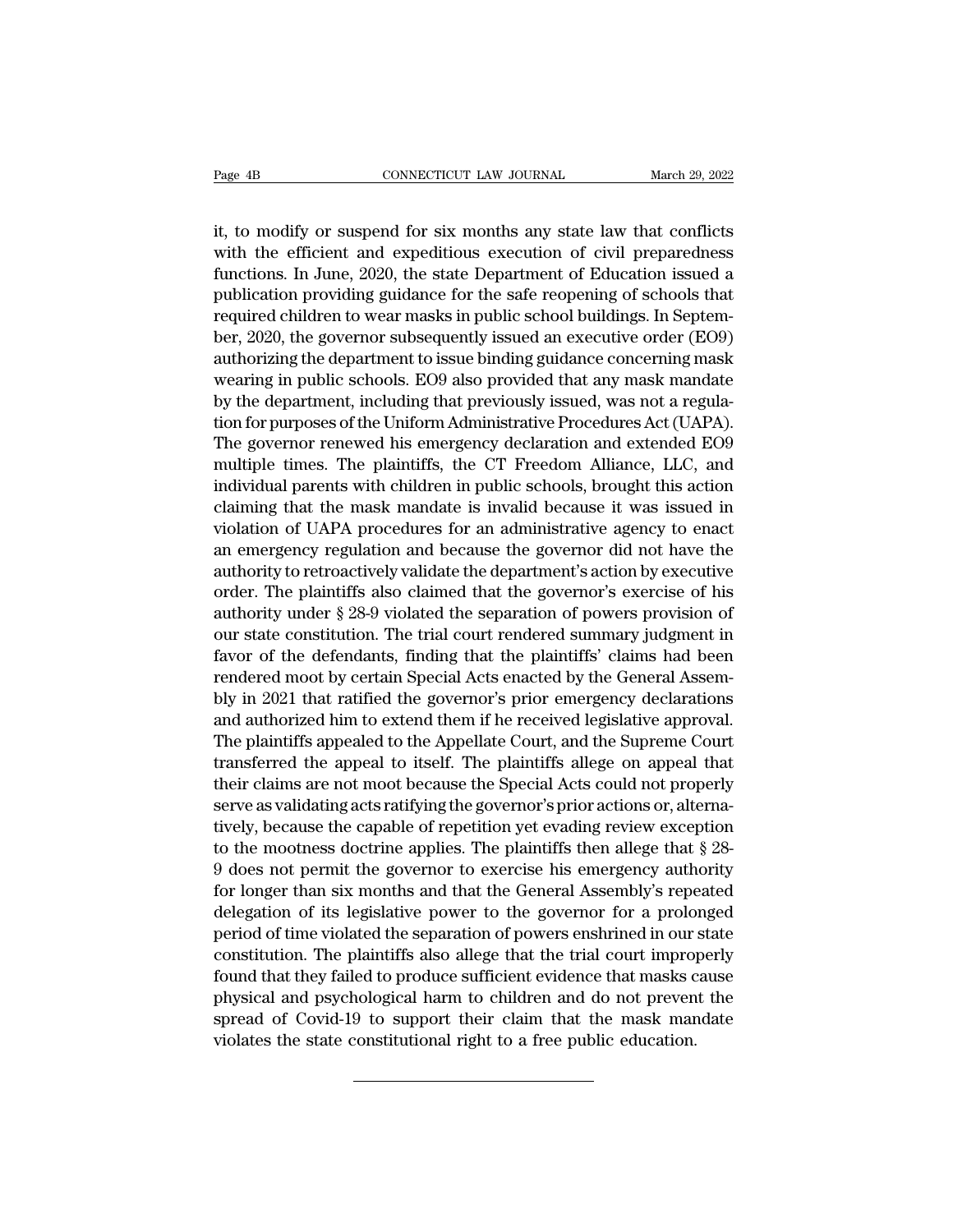## arch 29, 2022<br>
COMMISSIONER OF DEPARTMENT OF MENTAL HEALTH AND<br>
COMMISSIONER OF DEPARTMENT OF MENTAL HEALTH AND<br>
ADDICTION SERVICES et al. v. FREEDOM OF INFORMATION<br>
COMMISSION of al. SC 20686 For a 29, 2022<br>
ADDICTION SERVICES et al. *v.* FREEDOM OF INFORMATION<br>
COMMISSION SERVICES et al. *v.* FREEDOM OF INFORMATION<br>
COMMISSION et al., SC 20686 CONNECTICUT LAW JOURNAL<br>
OF DEPARTMENT OF MENTAL HEALT<br>
RVICES et al. v. FREEDOM OF INFORM<br>
COMMISSION et al., SC 20686<br>
udicial District of New Britain *FROER CONNECTICUT LAW JOURNAL*<br> *Judicial v. FREEDOM OF INFORMATI*<br> *Judicial District of New Britain*<br> **Information Act: Whether Disclosure of P** MMISSIONER OF DEPARTMENT OF MENTAL HEALTH AND<br>DDICTION SERVICES et al. *v.* FREEDOM OF INFORMATION<br>COMMISSION et al., SC 20686<br>*Judicial District of New Britain*<br>**Freedom of Information Act; Whether Disclosure of Police**<br>p COMMISSIONER OF DEPARTMENT OF MENTAL HEALTH AND<br>ADDICTION SERVICES et al. v. FREEDOM OF INFORMATION<br>COMMISSION et al., SC 20686<br>*Judicial District of New Britain*<br>**Freedom of Information Act; Whether Disclosure of Police**<br>

ADDICTION SERVICES et al. *v.* FREEDOM OF INFORMATION<br>COMMISSION et al., SC 20686<br>*Judicial District of New Britain*<br>**Freedom of Information Act; Whether Disclosure of Police**<br>**Report Regarding Death of Patient at Mental H EXECUTE COMMISSION et al., SC 20686**<br> *Audicial District of New Britain*<br> **ance Preedom of Information Act; Whether Disclosure of Police<br>
<b>Report Regarding Death of Patient at Mental Health Facility**<br> **Violates the Psychi** Judicial District of New Britain<br>
Freedom of Information Act; Whether Disclosure of Police<br>
Report Regarding Death of Patient at Mental Health Facility<br>
Violates the Psychiatrist-Patient Privilege and the Health Insur-<br>
an Freedom of Information Act; Whether Disclosure of Police<br>Report Regarding Death of Patient at Mental Health Facility<br>Violates the Psychiatrist-Patient Privilege and the Health Insur-<br>ance Portability and Accountability Act Freedom of Information Act; Whether Disclosure of Police<br>Report Regarding Death of Patient at Mental Health Facility<br>Violates the Psychiatrist-Patient Privilege and the Health Insur-<br>ance Portability and Accountability Ac Report Regarding Death of Patient at Mental Health Facility<br>Violates the Psychiatrist-Patient Privilege and the Health Insur-<br>ance Portability and Accountability Act. The Department of Mental<br>Health and Addiction Services **Violates the Psychiatrist-Patient Privilege and the Health Insur-**<br>**ance Portability and Accountability Act.** The Department of Mental<br>Health and Addiction Services (DMHAS) operates the Whiting Forensic<br>Hospital, a maximu **ance Portability and Accountability Act.** The Department of Mental Health and Addiction Services (DMHAS) operates the Whiting Forensic Hospital, a maximum security psychiatric facility, and keeps its own police force ther Health and Addiction Services (DMHAS) operates the Whiting Forensic<br>Hospital, a maximum security psychiatric facility, and keeps its own<br>police force there. Josh Kovner, a reporter, filed a complaint with the<br>Freedom of In Hospital, a maximum security psychiatric facility, and keeps its own<br>police force there. Josh Kovner, a reporter, filed a complaint with the<br>Freedom of Information Commission (FOIC), alleging that DMHAS<br>violated the Freedo police force there. Josh Kovner, a reporter, filed a complaint with the Freedom of Information Commission (FOIC), alleging that DMHAS violated the Freedom of Information Act (FOIA) by denying his request for disclosure of Freedom of Information Commission (FOIC), alleging that DMHAS<br>violated the Freedom of Information Act (FOIA) by denying his request<br>for disclosure of a police report regarding "a death of a patient on<br>December 1, 2016." Th violated the Freedom of Information Act (FOIA) by denying his request<br>for disclosure of a police report regarding "a death of a patient on<br>December 1, 2016." The FOIC agreed and ordered DMHAS to disclose<br>an unredacted copy for disclosure of a police report regarding "a death of a patient on<br>December 1, 2016." The FOIC agreed and ordered DMHAS to disclose<br>an unredacted copy of the report. DMHAS appealed to the trial court,<br>claiming that the r December 1, 2016." The FOIC agreed and ordered DMHAS to disclose<br>an unredacted copy of the report. DMHAS appealed to the trial court,<br>claiming that the report was exempt from disclosure under the psychia-<br>trist-patient pri an unredacted copy of the report. DMHAS appealed to the trial court,<br>claiming that the report was exempt from disclosure under the psychia-<br>trist-patient privilege as provided by General Statutes  $\S 52-146d (2)$ ,<br>which pro claiming that the report was exempt from disclosure under the psychia-<br>trist-patient privilege as provided by General Statutes § 52-146d (2),<br>which prohibits the disclosure of records "relating" to the "treatment<br>of a pat trist-patient privilege as provided by General Statutes § 52-146d (2),<br>which prohibits the disclosure of records "relating" to the "treatment<br>of a patient's mental condition between" the patient or the patient's<br>family me which prohibits the disclosure of records "relating" to the "treatment<br>of a patient's mental condition between" the patient or the patient's<br>family member and a psychiatrist "or between any of such persons<br>and a person pa of a patient's mental condition between" the patient or the patient's<br>family member and a psychiatrist "or between any of such persons<br>and a person participating under the supervision of a psychiatrist . . .<br>wherever made, family member and a psychiatrist "or between any of such persons<br>and a person participating under the supervision of a psychiatrist . . .<br>wherever made, including . . . records which occur in or are prepared<br>at a mental h and a person participating under the supervision of a psychiatrist . . .<br>wherever made, including . . . records which occur in or are prepared<br>at a mental health facility." Here, the court concluded that the police<br>report wherever made, including . . . records which occur in or are prepared<br>at a mental health facility." Here, the court concluded that the police<br>report was a "record" under  $\S 52-146d$  (2) because it was "prepared<br>at a menta at a mental health facility." Here, the court concluded that the police<br>report was a "record" under  $\S$  52-146d (2) because it was "prepared<br>at a mental health facility" and related to the treatment of a "patient's<br>mental report was a "record" under § 52-146d (2) because it was "prepared<br>at a mental health facility" and related to the treatment of a "patient's<br>mental condition." The court, however, ruled that the disclosure of a<br>redacted r at a mental health facility" and related to the treatment of a "patient's<br>mental condition." The court, however, ruled that the disclosure of a<br>redacted report would not violate the privilege, which only prohibits<br>disclosi mental condition." The court, however, ruled that the disclosure of a<br>redacted report would not violate the privilege, which only prohibits<br>disclosing records "which identify a patient" per General Statutes § 52-<br>146e (a). redacted report would not violate the privilege, which only prohibits<br>disclosing records "which identify a patient" per General Statutes § 52-<br>146e (a). It also concluded that the report was protected under the<br>federal Hea disclosing records "which identify a patient" per General Statutes § 52-<br>146e (a). It also concluded that the report was protected under the<br>federal Health Insurance Portability and Accountability Act (HIPAA),<br>45 C.F.R. § 146e (a). It also concluded that the report was protected under the federal Health Insurance Portability and Accountability Act (HIPAA), 45 C.F.R. § 160.103, finding (1) that the DMHAS police was a "covered entity" and (2) federal Health Insurance Portability and Accountability Act (HIPAA),<br>45 C.F.R. § 160.103, finding (1) that the DMHAS police was a "covered<br>entity" and (2) that the report "relates" to the mental and physical<br>health conditi 45 C.F.R. § 160.103, finding (1) that the DMHAS police was a "covered entity" and (2) that the report "relates" to the mental and physical health condition of a patient at the facility. The court sustained DMHAS's appeal i entity" and (2) that the report "relates" to the mental and physical<br>health condition of a patient at the facility. The court sustained<br>DMHAS's appeal in part, ordering DMHAS to disclose a redacted copy<br>of the report, dele health condition of a patient at the facility. The court sustained<br>DMHAS's appeal in part, ordering DMHAS to disclose a redacted copy<br>of the report, deleting any information that identifies the patient and<br>any health infor DMHAS's appeal in part, ordering DMHAS to disclose a redacted copy<br>of the report, deleting any information that identifies the patient and<br>any health information protected by HIPAA. The FOIC appealed to<br>the Appellate Court of the report, deleting any information that identifies the patient and<br>any health information protected by HIPAA. The FOIC appealed to<br>the Appellate Court, and the Supreme Court transferred the appeal to<br>itself. The FOIC